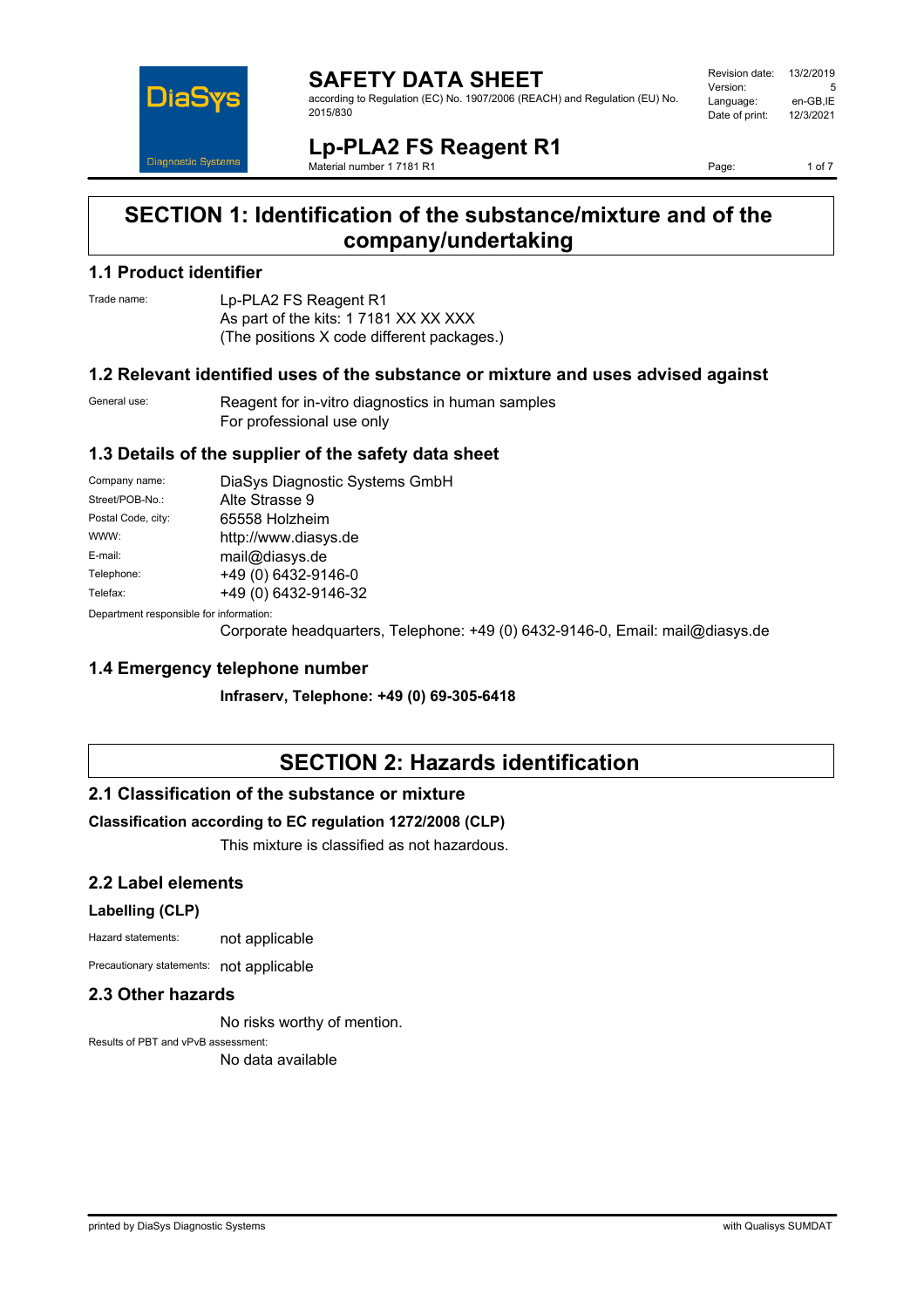

according to Regulation (EC) No. 1907/2006 (REACH) and Regulation (EU) No. 2015/830

| Revision date: | 13/2/2019 |
|----------------|-----------|
| Version:       | 5         |
| Language:      | en-GB.IE  |
| Date of print: | 12/3/2021 |
|                |           |

**Lp-PLA2 FS Reagent R1** Material number 1 7181 R1

Page: 2 of 7

# **SECTION 3: Composition / information on ingredients**

#### 3.1 Substances: not applicable

### **3.2 Mixtures**

Chemical characterisation: Aqueous solution of inorganic salts and organic compounds.

Additional information: Preparation does not contain dangerous substances above limits that need to be mentioned in this section according to applicable EU-legislation.

# **SECTION 4: First aid measures**

#### **4.1 Description of first aid measures**

| In case of inhalation:  | Provide fresh air. Seek medical treatment in case of troubles.                                                                              |
|-------------------------|---------------------------------------------------------------------------------------------------------------------------------------------|
| Following skin contact: | Remove residues with soap and water. Change contaminated clothing. In case of skin<br>reactions, consult a physician.                       |
| After eye contact:      | Immediately flush eyes with plenty of flowing water for 10 to 15 minutes holding eyelids<br>apart. Subsequently consult an ophthalmologist. |
| After swallowing:       | Rinse mouth and drink large quantities of water. Seek medical attention.<br>Never give anything by mouth to an unconscious person.          |
|                         | 4.0 Meet beeched on decent and affects. Let be contracted about the K                                                                       |

#### **4.2 Most important symptoms and effects, both acute and delayed**

Can cause skin, eye and respiratory tract irritation.

### **4.3 Indication of any immediate medical attention and special treatment needed**

Treat symptomatically.

# **SECTION 5: Firefighting measures**

#### **5.1 Extinguishing media**

Suitable extinguishing media:

Product is non-combustible. Extinguishing materials should therefore be selected according to surroundings.

#### **5.2 Special hazards arising from the substance or mixture**

Fires in the immediate vicinity may cause the development of dangerous vapours. In case of fire may be liberated: nitrogen oxides (NOx), sulphur dioxide, Carbon monoxide and carbon dioxide.

### **5.3 Advice for firefighters**

Special protective equipment for firefighters:

In case of surrounding fires: Wear self-contained breathing apparatus.

Additional information: Hazchem-Code: -

Do not allow fire water to penetrate into surface or ground water.

# **SECTION 6: Accidental release measures**

#### **6.1 Personal precautions, protective equipment and emergency procedures**

Avoid contact with skin and eyes.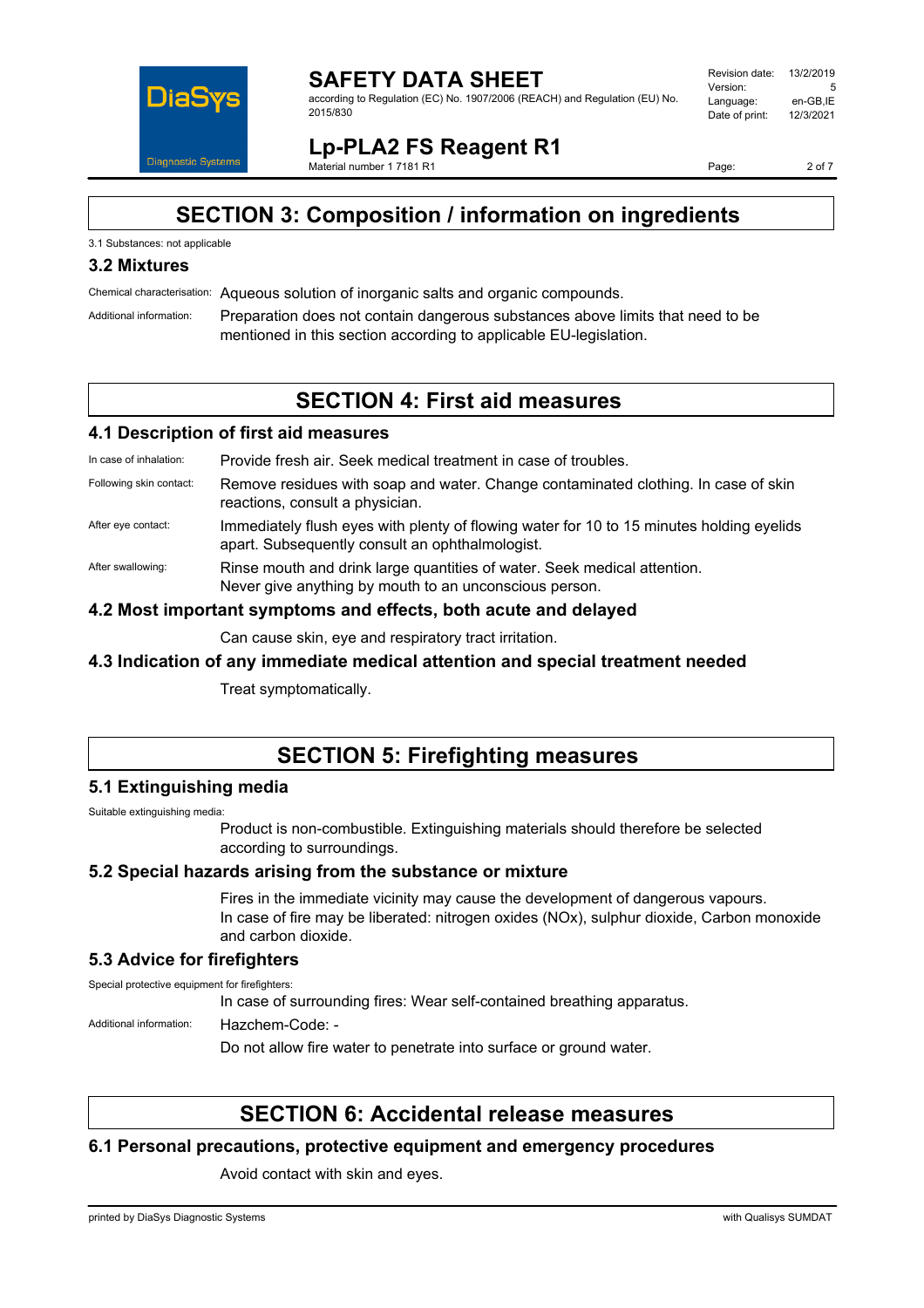

according to Regulation (EC) No. 1907/2006 (REACH) and Regulation (EU) No. 2015/830

| Revision date: | 13/2/2019 |
|----------------|-----------|
| Version:       | 5         |
| Language:      | en-GB,IE  |
| Date of print: | 12/3/2021 |
|                |           |

**Lp-PLA2 FS Reagent R1**

Material number 1 7181 R1

Page: 3 of 7

#### **6.2 Environmental precautions**

Do not allow to penetrate into soil, waterbodies or drains.

### **6.3 Methods and material for containment and cleaning up**

Soak up with absorbent materials such as sand, siliceus earth, acid- or universal binder. Store in special closed containers and dispose of according to ordinance. Wash spill area with plenty of water.

#### **6.4 Reference to other sections**

Refer additionally to section 8 and 13.

# **SECTION 7: Handling and storage**

#### **7.1 Precautions for safe handling**

Advices on safe handling: Avoid contact with skin and eyes. Ensure adequate ventilation, especially in confined areas.

#### **7.2 Conditions for safe storage, including any incompatibilities**

Requirements for storerooms and containers:

Keep containers tightly closed and at a temperature between 2 °C and 8 °C.

#### **7.3 Specific end use(s)**

No information available.

# **SECTION 8: Exposure controls/personal protection**

#### **8.1 Control parameters**

Additional information: Contains no substances with occupational exposure limit values.

#### **8.2 Exposure controls**

When dust and vapours form: Withdraw by suction.

### **Personal protection equipment**

#### **Occupational exposure controls**

| Respiratory protection:                  | Provide adequate ventilation.                                                                                                                                                                                                                            |
|------------------------------------------|----------------------------------------------------------------------------------------------------------------------------------------------------------------------------------------------------------------------------------------------------------|
| Hand protection:                         | Protective gloves according to EN 374.<br>Glove material: nitrile rubber, butyl caoutchouc (butyl rubber) or fluoro rubber.<br>Breakthrough time: >480 min.<br>Observe glove manufacturer's instructions concerning penetrability and breakthrough time. |
| Eye protection:                          | Tightly sealed goggles according to EN 166.                                                                                                                                                                                                              |
| Body protection:                         | Wear suitable protective clothing.                                                                                                                                                                                                                       |
| General protection and hygiene measures: |                                                                                                                                                                                                                                                          |
|                                          | Avoid contact with skin and eyes.                                                                                                                                                                                                                        |
|                                          | Take off immediately all contaminated clothing.                                                                                                                                                                                                          |

Wash hands before breaks and after work.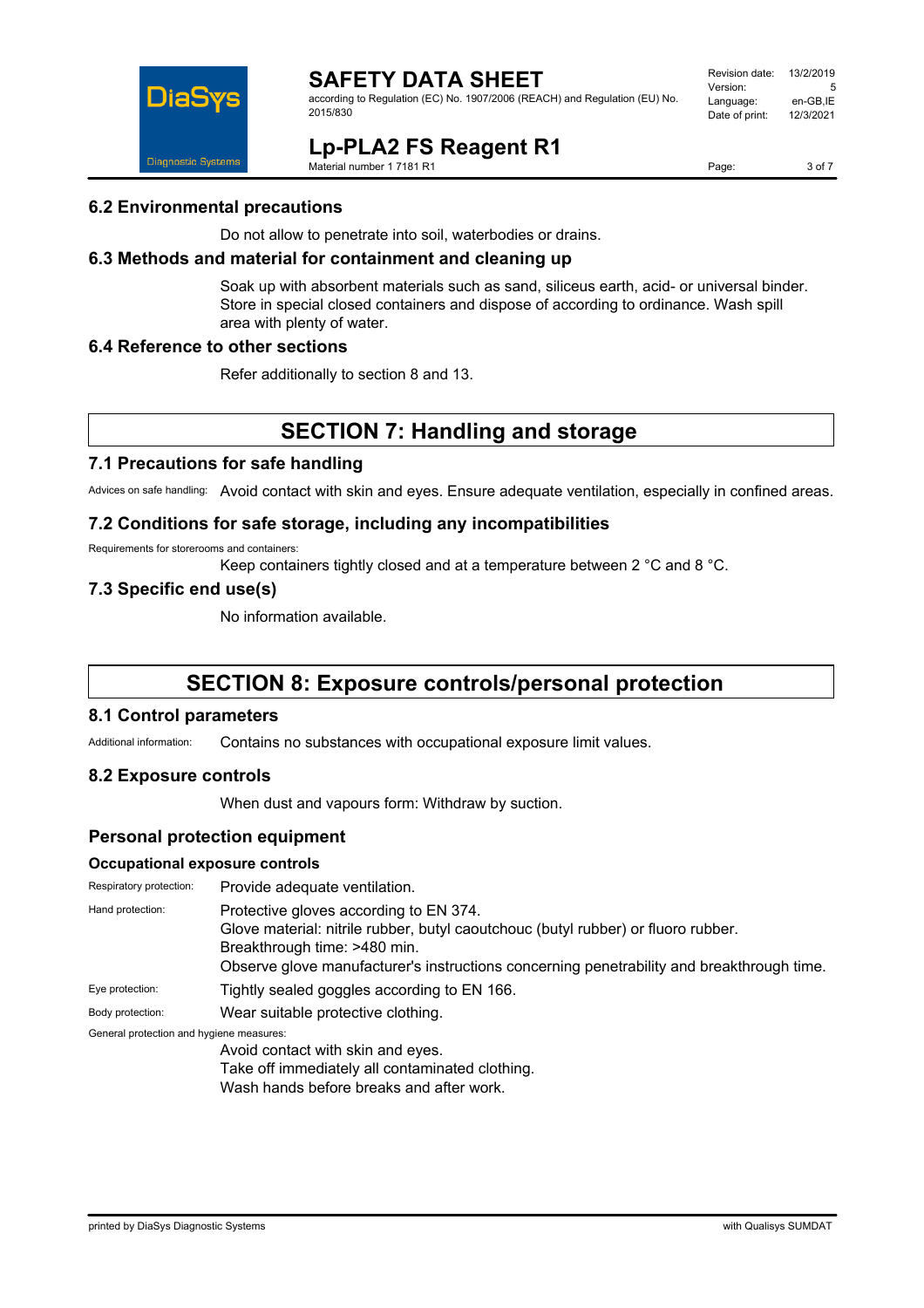

according to Regulation (EC) No. 1907/2006 (REACH) and Regulation (EU) No. 2015/830

| Revision date: | 13/2/2019 |
|----------------|-----------|
| Version:       | 5         |
| Language:      | en-GB,IE  |
| Date of print: | 12/3/2021 |
|                |           |

**Lp-PLA2 FS Reagent R1**

Material number 1 7181 R1

Page: 4 of 7

# **SECTION 9: Physical and chemical properties**

### **9.1 Information on basic physical and chemical properties**

| Appearance:                              | Physical state at 20 °C and 101.3 kPa: liquid<br>Colour: clear, colourless |
|------------------------------------------|----------------------------------------------------------------------------|
| Odour:                                   | no characteristic odour                                                    |
| Odour threshold:                         | No data available                                                          |
| pH:                                      | at 25 °C: 7.6                                                              |
| Melting point/freezing point:            | No data available                                                          |
| Initial boiling point and boiling range: | No data available                                                          |
| Flash point/flash point range:           | not combustible                                                            |
| Evaporation rate:                        | No data available                                                          |
| Flammability:                            | No data available                                                          |
| Explosion limits:                        | No data available                                                          |
| Vapour pressure:                         | No data available                                                          |
| Vapour density:                          | No data available                                                          |
| Density:                                 | at 20 °C: 1.028 g/mL                                                       |
| Water solubility:                        | completely miscible                                                        |
| Partition coefficient: n-octanol/water:  | No data available                                                          |
| Auto-ignition temperature:               | No data available                                                          |
| Decomposition temperature:               | No data available                                                          |
| Viscosity, kinematic:                    | No data available                                                          |
| Explosive properties:                    | No data available                                                          |
| Oxidizing characteristics:               | No data available                                                          |
|                                          |                                                                            |

### **9.2 Other information**

Additional information: No data available

# **SECTION 10: Stability and reactivity**

#### **10.1 Reactivity**

refer to 10.3

#### **10.2 Chemical stability**

Stable under recommended storage conditions.

#### **10.3 Possibility of hazardous reactions**

No hazardous reactions known.

#### **10.4 Conditions to avoid**

Protect against heat /sun rays.

#### **10.5 Incompatible materials**

Strong acids and alkalis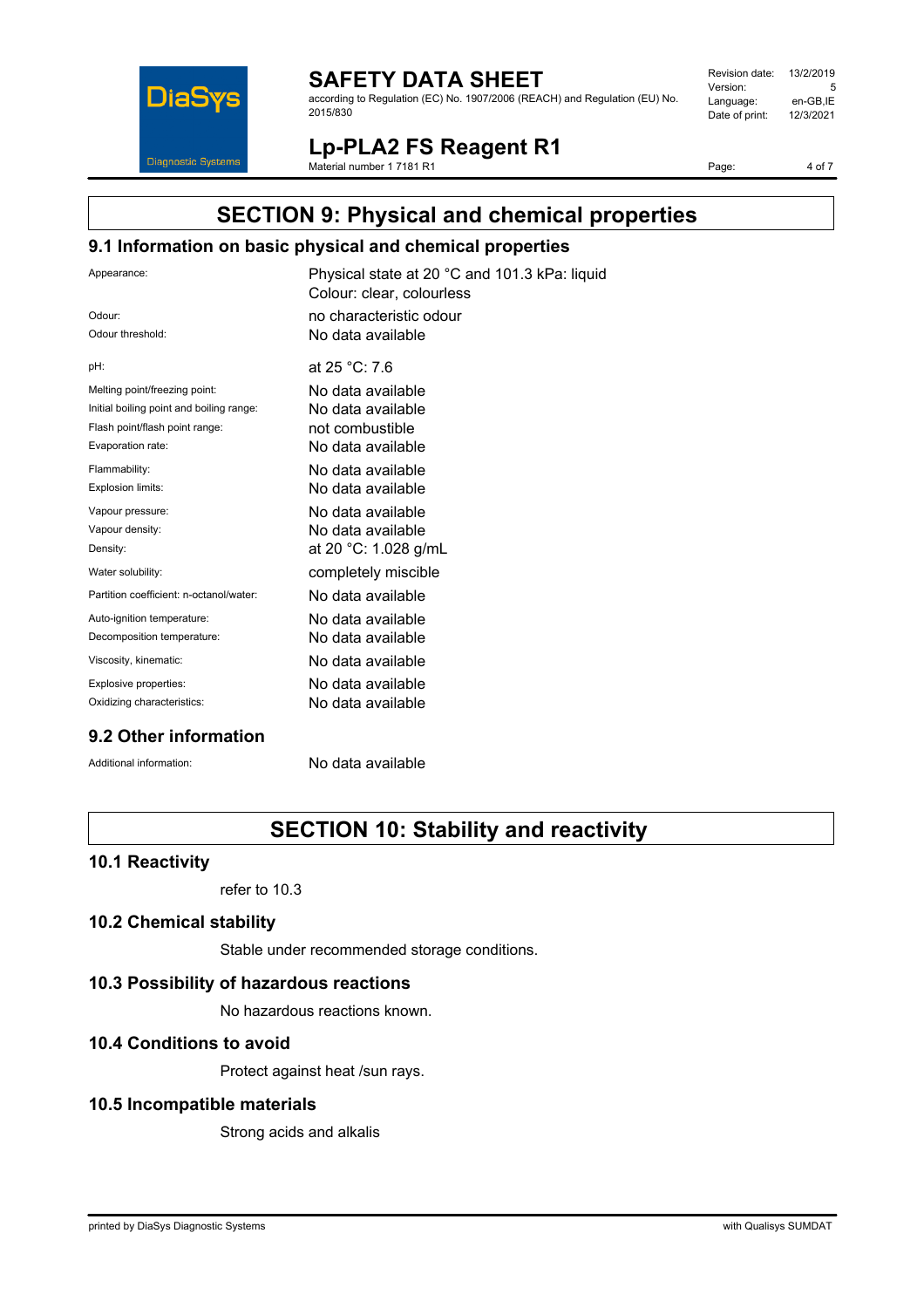

according to Regulation (EC) No. 1907/2006 (REACH) and Regulation (EU) No. 2015/830

| Revision date: | 13/2/2019 |
|----------------|-----------|
| Version:       | 5         |
| Language:      | en-GB.IE  |
| Date of print: | 12/3/2021 |
|                |           |

**Lp-PLA2 FS Reagent R1** Material number 1 7181 R1

Page: 5 of 7

**10.6 Hazardous decomposition products**

No decomposition when used properly. Thermal decomposition: No data available

# **SECTION 11: Toxicological information**

#### **11.1 Information on toxicological effects**

Toxicological effects: Acute toxicity (oral): Lack of data. Acute toxicity (dermal): Lack of data.

Acute toxicity (inhalative): Lack of data.

Skin corrosion/irritation: Based on available data, the classification criteria are not met. May cause irritations.

Serious eye damage/irritation: Based on available data, the classification criteria are not met. May cause irritations.

Sensitisation to the respiratory tract: Lack of data.

Skin sensitisation: Based on available data, the classification criteria are not met. Not known to cause sensitization.

Germ cell mutagenicity/Genotoxicity: Lack of data.

Carcinogenicity: Lack of data.

Reproductive toxicity: Lack of data.

Effects on or via lactation: Lack of data.

Specific target organ toxicity (single exposure): Based on available data, the classification criteria are not met. Can cause skin, eye and respiratory tract irritation.

Specific target organ toxicity (repeated exposure): Lack of data.

Aspiration hazard: Lack of data.

#### **Symptoms**

Can cause skin, eye and respiratory tract irritation.

# **SECTION 12: Ecological information**

#### **12.1 Toxicity**

Further details: No data available

#### **12.2 Persistence and degradability**

Further details: No data available

#### **12.3 Bioaccumulative potential**

Partition coefficient: n-octanol/water:

No data available

#### **12.4 Mobility in soil**

No data available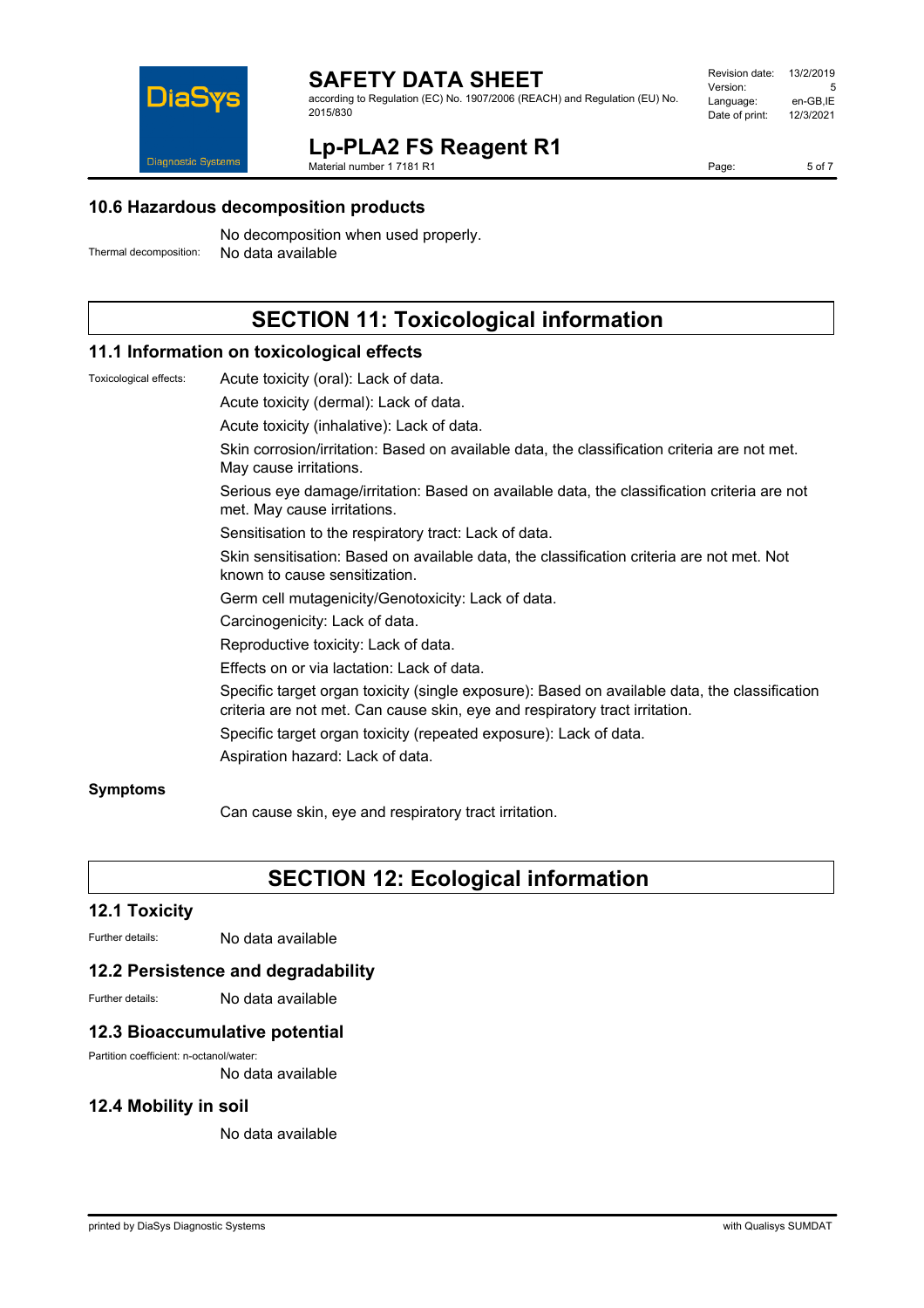

according to Regulation (EC) No. 1907/2006 (REACH) and Regulation (EU) No. 2015/830

#### Revision date: 13/2/2019 Version: Language: en-GB,IE<br>Date of print: 12/3/2021 Date of print:

**Lp-PLA2 FS Reagent R1**

Material number 1 7181 R1

Page: 6 of 7

#### **12.5 Results of PBT and vPvB assessment**

No data available

### **12.6 Other adverse effects**

General information: Do not allow to enter into ground-water, surface water or drains.

# **SECTION 13: Disposal considerations**

#### **13.1 Waste treatment methods**

#### **Product**

| Waste key number: | 16 05 $06*$ = Laboratory chemicals, consisting of or containing hazardous substances,<br>including mixtures of laboratory chemicals.<br>* = Evidence for disposal must be provided. |  |
|-------------------|-------------------------------------------------------------------------------------------------------------------------------------------------------------------------------------|--|
| Recommendation:   | Special waste. Dispose of waste according to applicable legislation.                                                                                                                |  |
| Package           |                                                                                                                                                                                     |  |
| Waste key number: | 15 01 02 = Plastic packaging                                                                                                                                                        |  |
| Recommendation:   | Dispose of waste according to applicable legislation.<br>Non-contaminated packages may be recycled.                                                                                 |  |

# **SECTION 14: Transport information**

#### **14.1 UN number**

ADR/RID, IMDG, IATA-DGR:

not applicable

#### **14.2 UN proper shipping name**

ADR/RID, IMDG, IATA-DGR:

Not restricted

#### **14.3 Transport hazard class(es)**

ADR/RID, IMDG, IATA-DGR:

not applicable

#### **14.4 Packing group**

ADR/RID, IMDG, IATA-DGR:

not applicable

#### **14.5 Environmental hazards**

Marine pollutant: no

#### **14.6 Special precautions for user**

No dangerous good in sense of these transport regulations.

### **14.7 Transport in bulk according to Annex II of Marpol and the IBC Code**

No data available